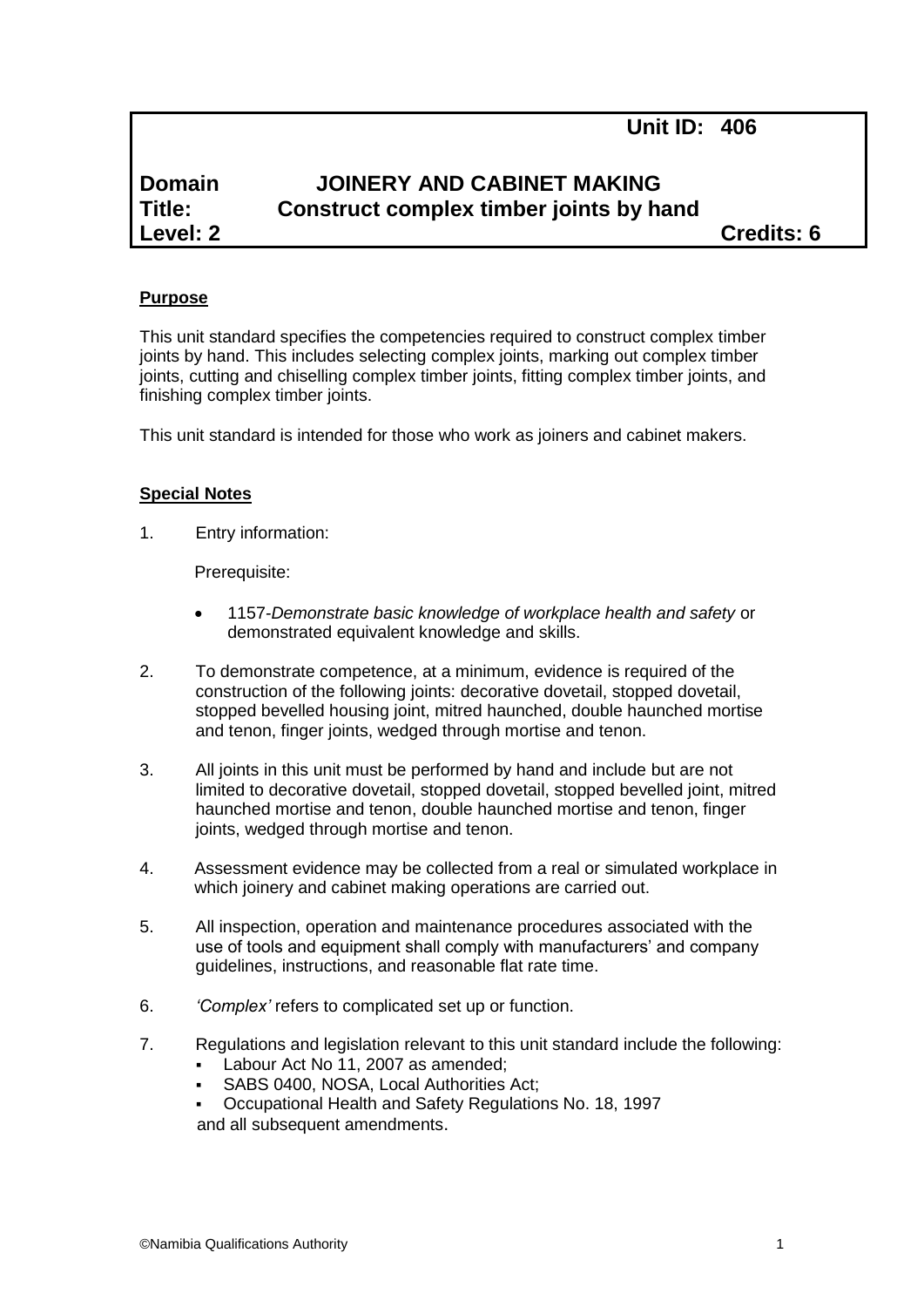# **Quality Assurance Requirements**

This unit standard and others within this subfield may be awarded by institutions which meet the accreditation requirements set by the Namibia Qualifications Authority and the Namibia Training Authority and which comply with the national assessment and moderation requirements. Details of specific accreditation requirements and the national assessment arrangements are available from the Namibia Qualifications Authority on [www.namqa.org](http://www.namqa.org/) and the Namibia Training Authority on [www.nta.com.na.](http://www.nta.com.na/)

# **Elements and Performance Criteria**

# **Element 1: Select complex joints**

#### **Performance criteria**

- 1.1 Complex joints are identified from given sketches, drawings and work samples.
- 1.2 Complex joints are selected according to work requirements.

#### **Element 2: Mark out complex timber joints**

#### **Performance criteria**

- 2.1 Marking out tools are selected and safely used in line with manufacturers' specifications.
- 2.2 Joints are marked out as per specifications on drawings and sketches.
- 2.3 Marking out tools and procedures are used in line with workplace procedures.
- 2.4 Scales and measurements are interpreted and applied in line with workplace procedures.

# **Element 3: Cut and chisel complex timber joints**

#### **Performance criteria**

- 3.1 Cutting and chiselling tools are selected, used and handled according to manufacturers' specifications and workplace procedures.
- 3.2 Cutting and chopping is undertaken according to workplace procedures.
- 3.3 Joints are cut and chiselled according to specifications detailed in drawings.